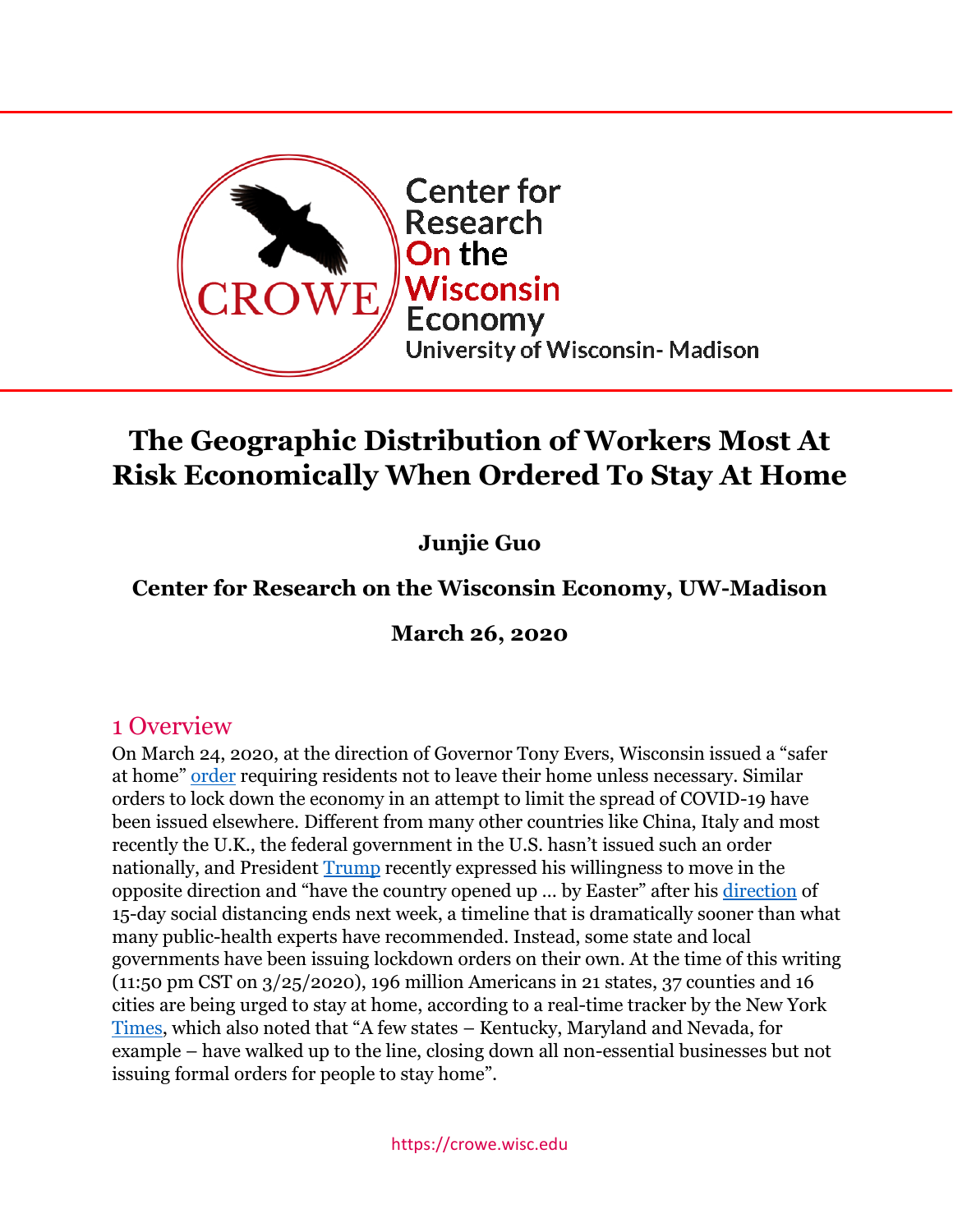While restricting human mobility has been [shown](https://cpb-us-w2.wpmucdn.com/web.sas.upenn.edu/dist/3/517/files/2020/03/COV19__New_Version_Mar_23_final_2.pdf) to be effective in limiting the spread of COVID-19, its negative effect on the economy is also obvious and potentially huge. This is probably why the federal government and other states haven't issued similar orders to lock down the economy. Defending his decision against a lockdown, Florida Governor Ron DeSantis [said](https://www.politico.com/states/florida/story/2020/03/24/dumbest-s-desantis-takes-heat-as-he-goes-his-own-way-on-coronavirus-1268818) on Monday 3/23/2020 that "When you are ordering people to shelter in place, you are consigning probably hundreds-of-thousands of Floridians to lose their jobs, you are throwing their lives into potential disarray." Similarly, Alabama Governor Kay [Ivey](https://www.nytimes.com/interactive/2020/us/coronavirus-stay-at-home-order.html) said she did not plan to issue a statewide order because she wanted to balance the health of the state's residents with the health of the economy.

This paper provides some state-by-state estimates of the fraction of workers most at risk economically when ordered to stay at home, defined as those in occupations where (1) job tasks don't have to be performed at an arm's length or less from other people. Otherwise, the worker would be most at risk for COVID-19 and already affected by the social distancing guideline that requires people to stay at least 6 feet away from each. This also excludes most medical workers who are considered essential and thus exempt from a stay-at-home order; (2) the annual wage is at the bottom end of the wage distribution; and (3) some job tasks have to be performed away from home for at least some time every week, making it nearly impossible to work exclusively from home for an extended period of time. For these workers, staying at home most likely means unemployment and economic hardship, a choice they would not make unless being ordered to do so, even if such an order is the best way to limit the spread of COVID-19 and thus socially optimal.

In practice, we consider two versions. The first and more conservative version requires (2) the annual wage to be in the bottom *quarter* of the wage distribution and (3) job tasks have to be performed outside home for at least *two days* every week. In contrast, the second and less conservative version requires (2) the annual wage to be in the bottom *half* of the wage distribution and (3) job tasks have to be performed outside home for at least *some time* every week.

Under the first definition, we find about 9.7% of employed workers are at high risk economically in the U.S. Should half of them lose their jobs, the unemployment rate would rise by about 5 percentage points. The two numbers would increase to about 26% and 13 percentage points respectively under the second and less conservative definition.

Across states, we find substantial variation in the fraction of workers most at risk economically under both definitions. Under the first definition, the fraction varies from a low of about 8.4% in Vermont to a high of 12.3% in Nevada. The value for Wisconsin is 9.3%, close to the national average. Under the second definition, the fraction varies from a low of about 21.4% in Alaska to a high of 29.8% in Kentucky. The value for Wisconsin is 27.4%, slightly above the national average.

Other things equal, we should expect states with a lower fraction of workers most at risk economically to have a larger incentive to require their residents to stay at home. Empirically, we do find this to be the case. On average, the fraction of workers most at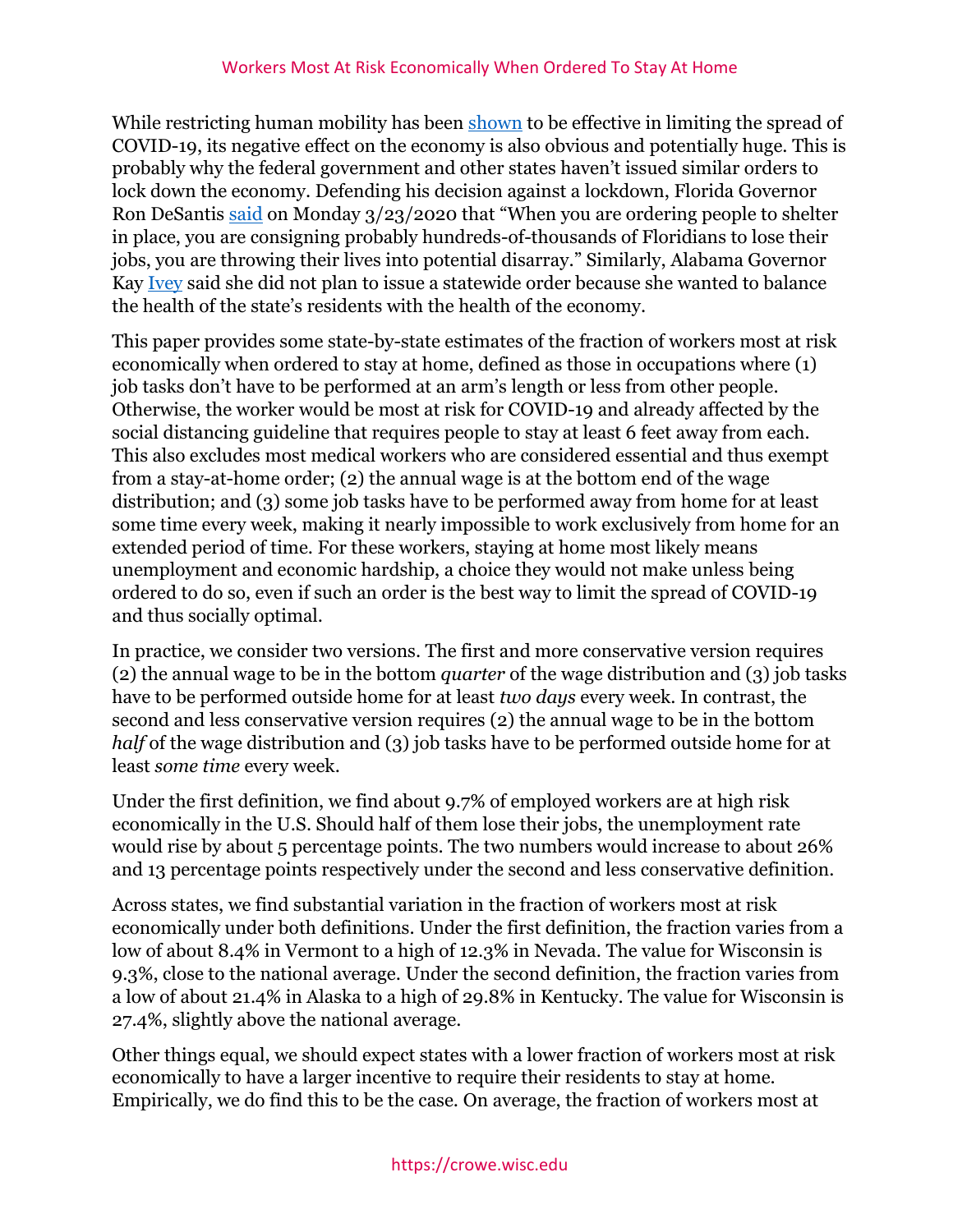risk economically is lower in the 21 states that have issued such an order than other states that haven't done so by 3/25/2020, although the differences are small (9.5% vs 9.8% under the first definition, and 25% vs 26.4% under the second).

Overall, and not surprisingly, the numbers suggest that the cost of locking down the economy is huge, as confirmed by the historically large [number](https://www.dol.gov/ui/data.pdf) of over 3.2 million initial unemployment insurance weekly claims released today, and it's larger in some states than others. This cost should be taken into consideration when a state decides whether to take the dramatic measure. We will provide more analysis concerning this choice, including its impact, in the future.

### 2 Data and Results

We use two datasets, the Occupational Information Network  $(O^*NET)$  developed under the sponsorship of the U.S. Department of Labor and the Occupational Employment Statistics [\(OES\)](https://www.bls.gov/oes/home.htm) from the Bureau of Labor Statistics. Both data reports information for over 800 detailed occupations. For each occupation, OES reports the employment and average annual wage both nationally and for each state. We use the data from May 2018, the latest one available at this time.

Among other things, O\*NET has a list of thirty variables describing the physical work conditions for each occupation. One of them is physical proximity asking "To what extent does this job require the worker to perform job tasks in close physical proximity to other people?" We use this variable to exclude workers whose occupation requires him/her to be at an arm's length or less from other people, because they would be affected directly by the social distancing guideline already in place that requires people to stay at least 6 feet away from each other. This also excludes most medical workers who are considered essential and thus exempt from a stay-at-home order.

Using the remaining occupations where job tasks don't have to be performed at an arm's length or less from other people, we consider two definitions of workers most at risk economically when ordered to stay at home. The first one is more conservative, and it includes workers in occupations where (1) the annual wage is in the bottom quarter of the wage distribution, and (2) job tasks have to be performed outside home for at least two days a week, making it nearly impossible to work exclusively from home for an extended period of time. The last requirement is calculated from 27 of the 30 questions on physical work conditions in O\*NET. In addition to physical proximity, we also exclude "How often does this job require working indoors in environmentally controlled conditions?" and "How much does this job require sitting?" because these two questions are less informative about working from home. Two examples of the remaining questions we use are "How often does this job require exposure to hazardous conditions?" and "How often does this job require working outdoors, exposed to all weather conditions?" The answer to each of these questions is a value between 0 and 100, with larger numbers corresponding to higher frequencies. In particular, a value of 75 corresponds to "Once a week or more but not every day", and a value of 100 corresponds to "Every day". An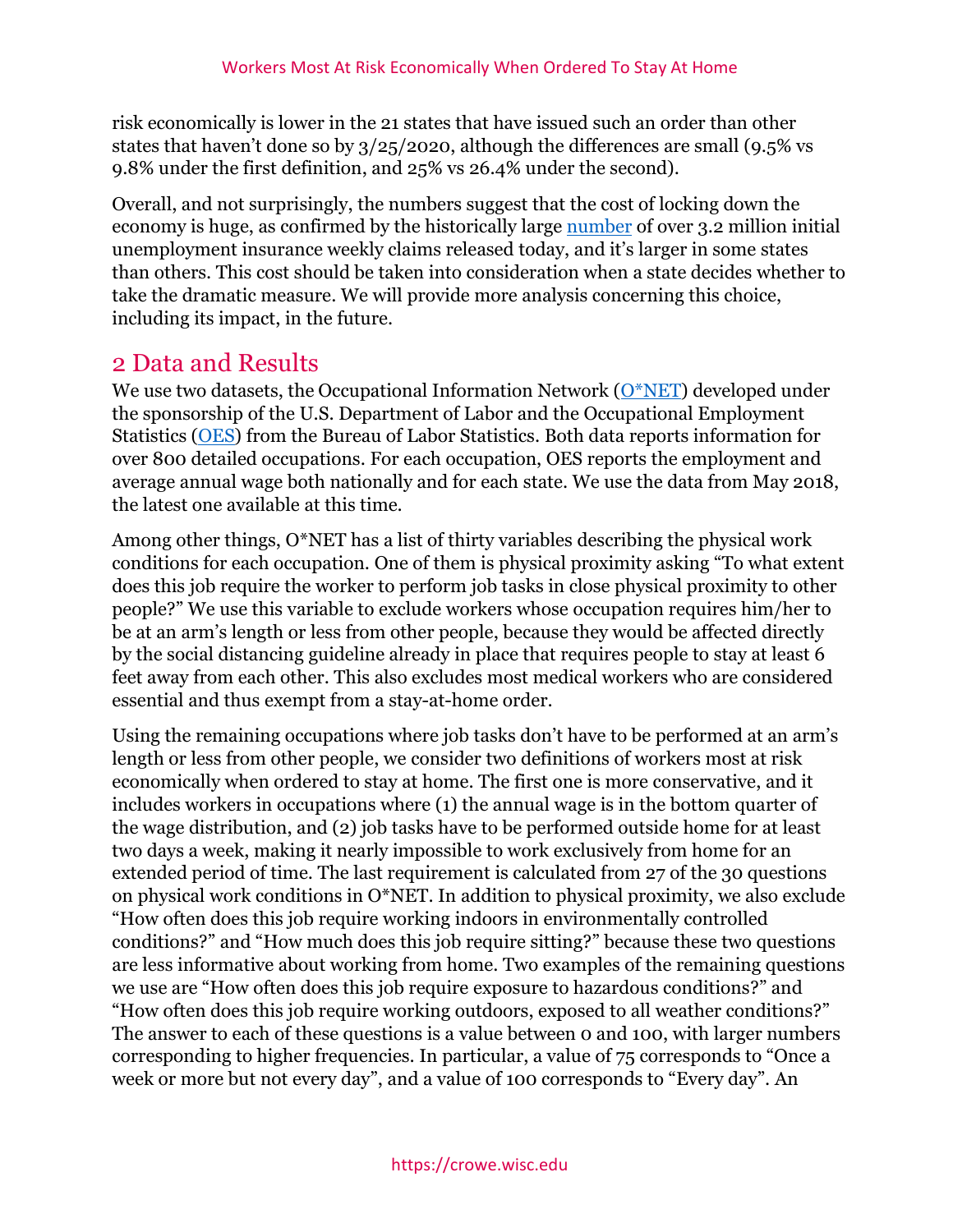occupation is said to satisfy (3) if at least one of the 27 questions has a value of 86 or above.

Table 1 lists the top twenty occupations satisfying the definition ranked by employment size. The top one is combined food preparation and serving workers (including fast food), with an employment of over 3.67 million and an annual wage of slightly about \$22,140. Other examples include janitors, maids and housekeeping cleaners, and dishwashers.

| Table 1. Top Twenty Occupations (by Employment Size) Most At Risk Economically<br>Occupation | Employment | Wage   |
|----------------------------------------------------------------------------------------------|------------|--------|
| Combined Food Preparation and Serving Workers, Including Fast Food                           | 3,676,180  | 22,140 |
| Janitors and Cleaners, Except Maids and Housekeeping Cleaners                                | 2,156,270  | 28,950 |
| <b>Stock Clerks and Order Fillers</b>                                                        | 2,056,030  | 28,520 |
| Maids and Housekeeping Cleaners                                                              | 924,290    | 25,570 |
| <b>Food Preparation Workers</b>                                                              | 814,600    | 24,830 |
| Packers and Packagers, Hand                                                                  | 663,970    | 26,490 |
| Dishwashers                                                                                  | 504,770    | 23,190 |
| Counter Attendants, Cafeteria, Food Concession, and Coffee Shop                              | 473,860    | 23,240 |
| Cooks, Institution and Cafeteria                                                             | 400,320    | 28,290 |
| <b>Cleaners of Vehicles and Equipment</b>                                                    | 378,850    | 26,900 |
| Helpers--Production Workers                                                                  | 350,410    | 29,380 |
| Farmworkers and Laborers, Crop, Nursery, and Greenhouse                                      | 287,420    | 26,450 |
| Food Servers, Nonrestaurant                                                                  | 266,190    | 24,980 |
| Laundry and Dry-Cleaning Workers                                                             | 213,350    | 24,480 |
| Nonfarm Animal Caretakers                                                                    | 199,850    | 25,890 |
| Cooks, Short Order                                                                           | 155,840    | 25,140 |
| <b>Sewing Machine Operators</b>                                                              | 136,450    | 26,990 |
| <b>Automotive and Watercraft Service Attendants</b>                                          | 113,760    | 25,940 |
| <b>Tire Repairers and Changers</b>                                                           | 111,620    | 29,530 |
| <b>Slaughterers and Meat Packers</b>                                                         | 75,550     | 28,450 |

Table 1. Top Twenty Occupations (by Employment Size) Most At Risk Economically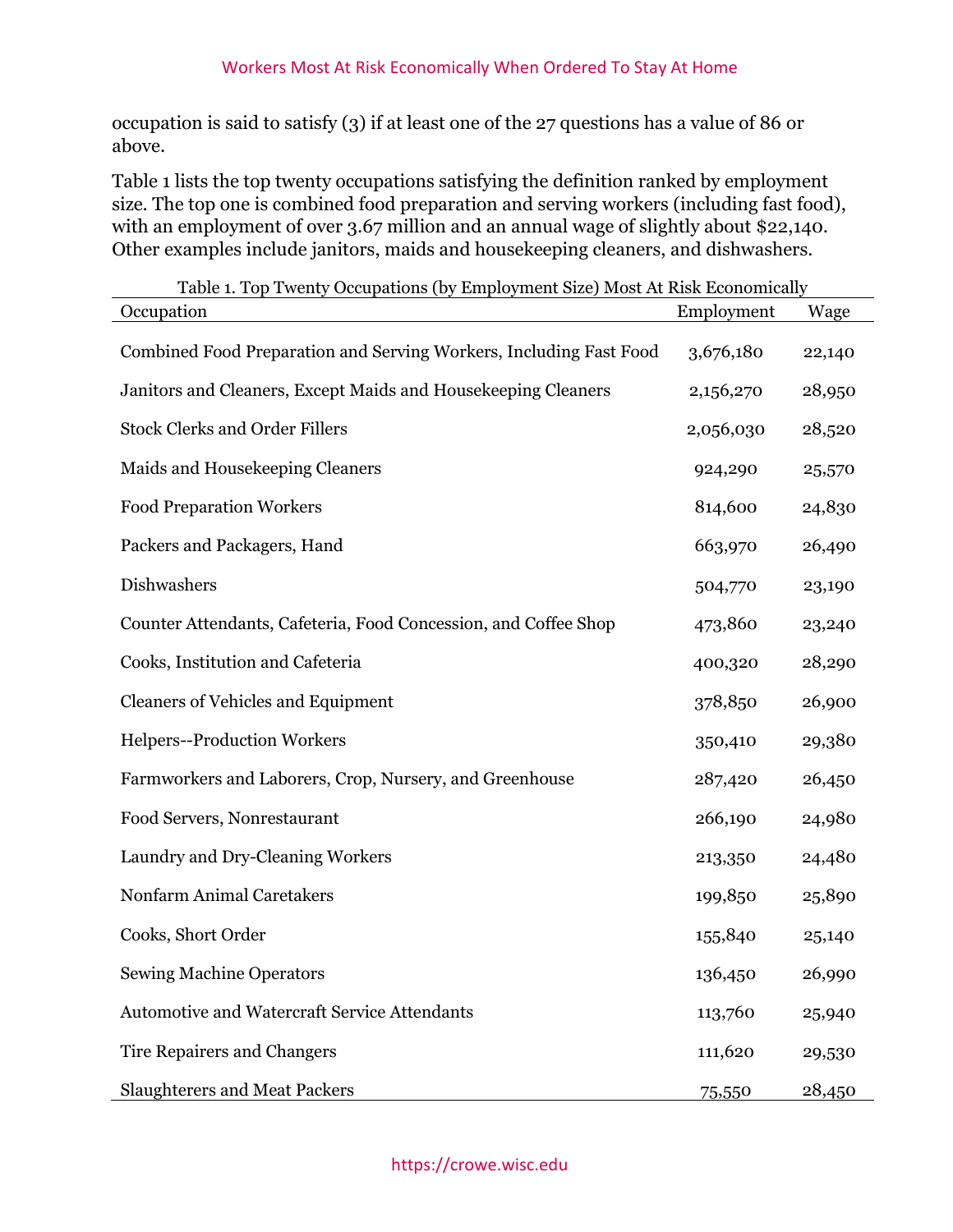#### Workers Most At Risk Economically When Ordered To Stay At Home

Nationally, these occupations employ about 14 million workers representing 9.7% of all employed. Should half of these workers lose their jobs, the unemployment would rise by about 7 million and the unemployment rate would increase by about 5 percentage points. Across states, the fraction of such economically vulnerable workers varies from a low of about 8.4% in Vermont to a high of 12.3% in Nevada. The value for Wisconsin is 9.3%, close to the national average.

| LESS CONSEIVANTE CRESSINGUIONS<br>Occupation                       | Employment | Wage   |
|--------------------------------------------------------------------|------------|--------|
| Retail Salespersons                                                | 4,448,120  | 28,310 |
| Combined Food Preparation and Serving Workers, Including Fast Food | 3,676,180  | 22,140 |
| Cashiers                                                           | 3,635,550  | 23,240 |
| Laborers and Freight, Stock, and Material Movers, Hand             | 2,893,180  | 30,890 |
| <b>Customer Service Representatives</b>                            | 2,871,400  | 36,470 |
| Janitors and Cleaners, Except Maids and Housekeeping Cleaners      | 2,156,270  | 28,950 |
| <b>Stock Clerks and Order Fillers</b>                              | 2,056,030  | 28,520 |
| <b>Construction Laborers</b>                                       | 1,001,470  | 40,350 |
| Maids and Housekeeping Cleaners                                    | 924,290    | 25,570 |
| <b>Light Truck or Delivery Services Drivers</b>                    | 915,310    | 36,920 |
| <b>Food Preparation Workers</b>                                    | 814,600    | 24,830 |
| Packers and Packagers, Hand                                        | 663,970    | 26,490 |
| Shipping, Receiving, and Traffic Clerks                            | 655,590    | 34,980 |
| <b>Industrial Truck and Tractor Operators</b>                      | 604,130    | 36,480 |
| <b>Childcare Workers</b>                                           | 564,630    | 24,610 |
| Dishwashers                                                        | 504,770    | 23,190 |
| Cooks, Fast Food                                                   | 487,510    | 22,650 |
| Counter Attendants, Cafeteria, Food Concession, and Coffee Shop    | 473,860    | 23,240 |
| Cooks, Institution and Cafeteria                                   | 400,320    | 28,290 |
| Packaging and Filling Machine Operators and Tenders                | 395,330    | 32,740 |

Table 2. Top Twenty Occupations (by Employment Size) Most At Risk Economically Less Conservative Classifications

#### https://crowe.wisc.edu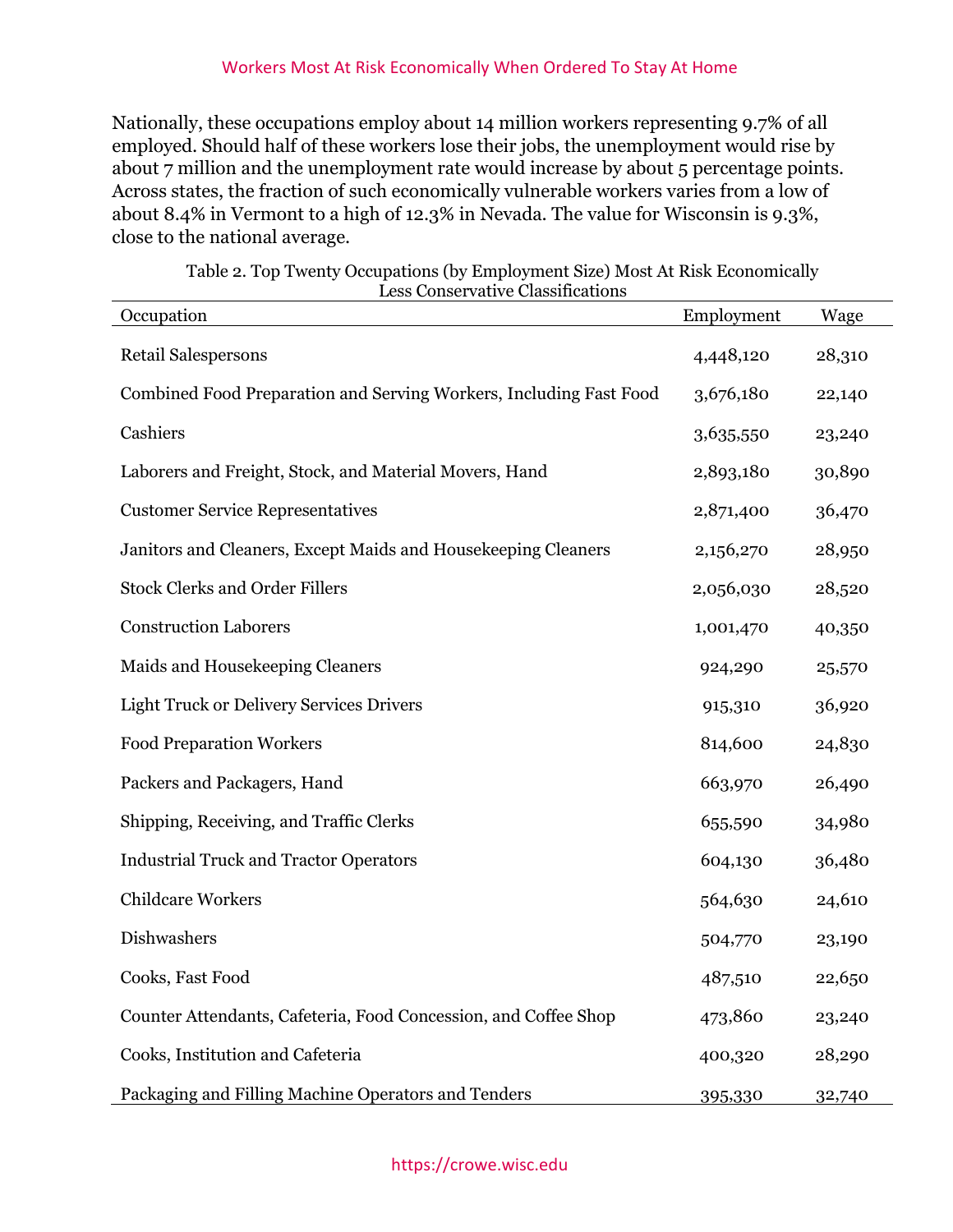The second definition of workers most at risk economically is less conservative, and it relaxes the two requirements in the first definition to be (1) the annual wage is in the bottom *half* of the wage distribution, and (2) job tasks have to be performed outside home for at least *some time* a week. An occupation is said to satisfy (3) if at least one of the 27 questions has a value of 76 or above.

Table 2 lists the two 20 occupations under this definition ranked by employment size. The largest occupation under this definition is retail salespersons, with an employment of over 4.4 million and an annual wage of \$28310. Some other new occupations not in the first definition are cashiers and construction laborers. Nationally, these occupations employ about 37 million workers representing about 26% of all employed. Should half of these workers lose their jobs, the unemployment would rise by about 18.5 million and the unemployment rate would increase by about 13 percentage points. Across states, the fraction of such economically vulnerable workers varies from a low of about 21.4% in Alaska to a high of 29.8% in Kentucky. The value for Wisconsin is 27.4%, slightly above the national average.

Figure 1 plots the fraction of workers most at risk economically for each state, with estimates from the first definition on the vertical axis and those from the second definition on the horizontal axis. The 21 states that have urged their residents to stay at home are colored in red, while other states are colored in blue.

Other things equal, we should expect states with a lower fraction of workers most at risk economically to have a larger incentive to require their residents to stay at home. Empirically, we do find this to be the case. On average, the fraction of workers most at risk economically is lower in the 21 states that have issued such an order than other states that haven't done so by 3/25/2020, although the differences are small (9.5% vs 9.8% under the first definition, and 25% vs 26.4% under the second).

Overall, and not surprisingly, the numbers suggest that the cost of locking down the economy is huge, as confirmed by the historically large [number](https://www.dol.gov/ui/data.pdf) of over 3.2 million initial unemployment insurance weekly claims released today, and it's larger in some states than others. This cost should be taken into consideration when a state decides whether to take the dramatic measure. We will provide more analysis concerning this choice, including its impact, in the future.